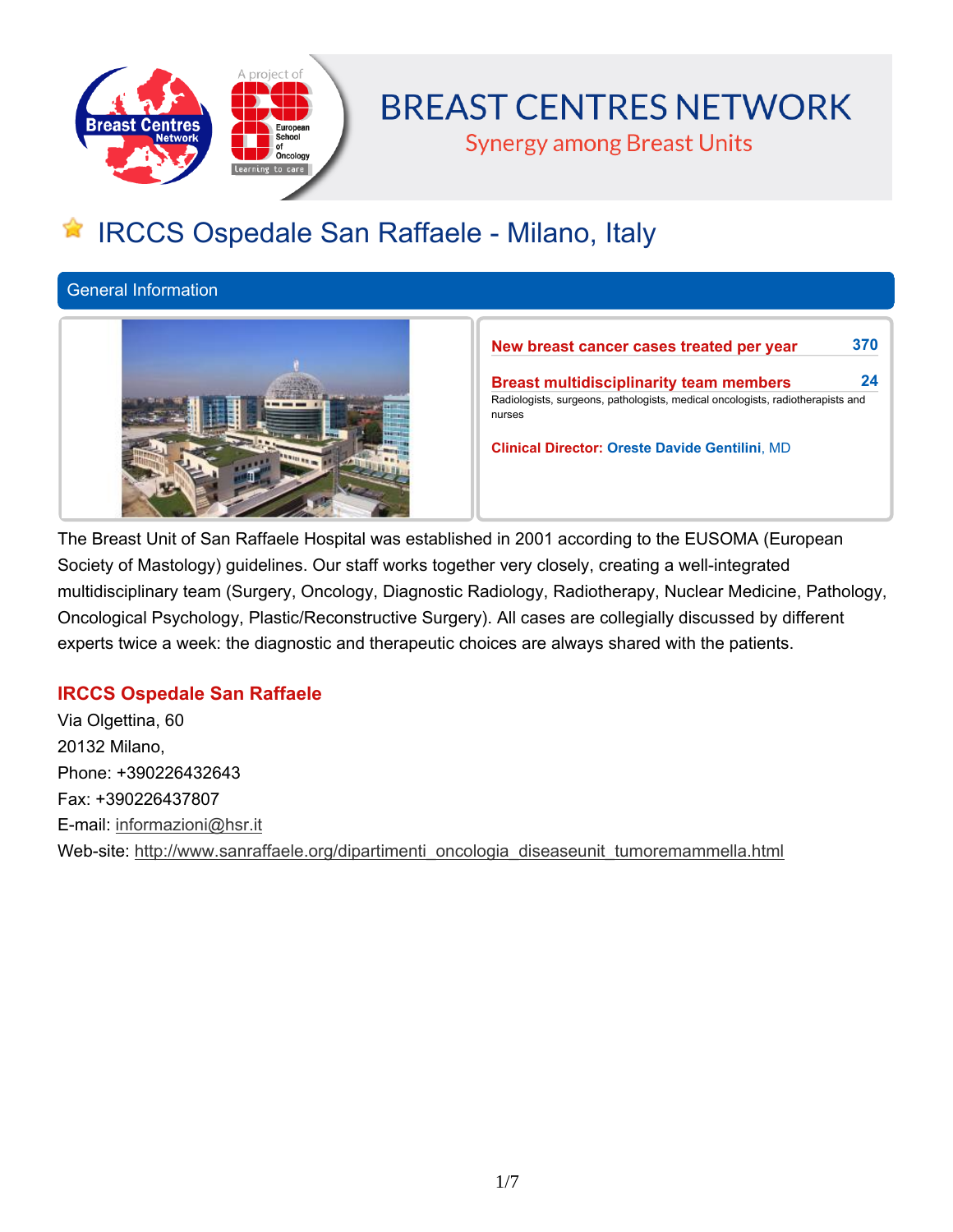## **CERTIFICATION(S) ACCREDITATION(S)**

## **iso 9001:2015 Expiration date: 27 February 2023**

**IMQ group**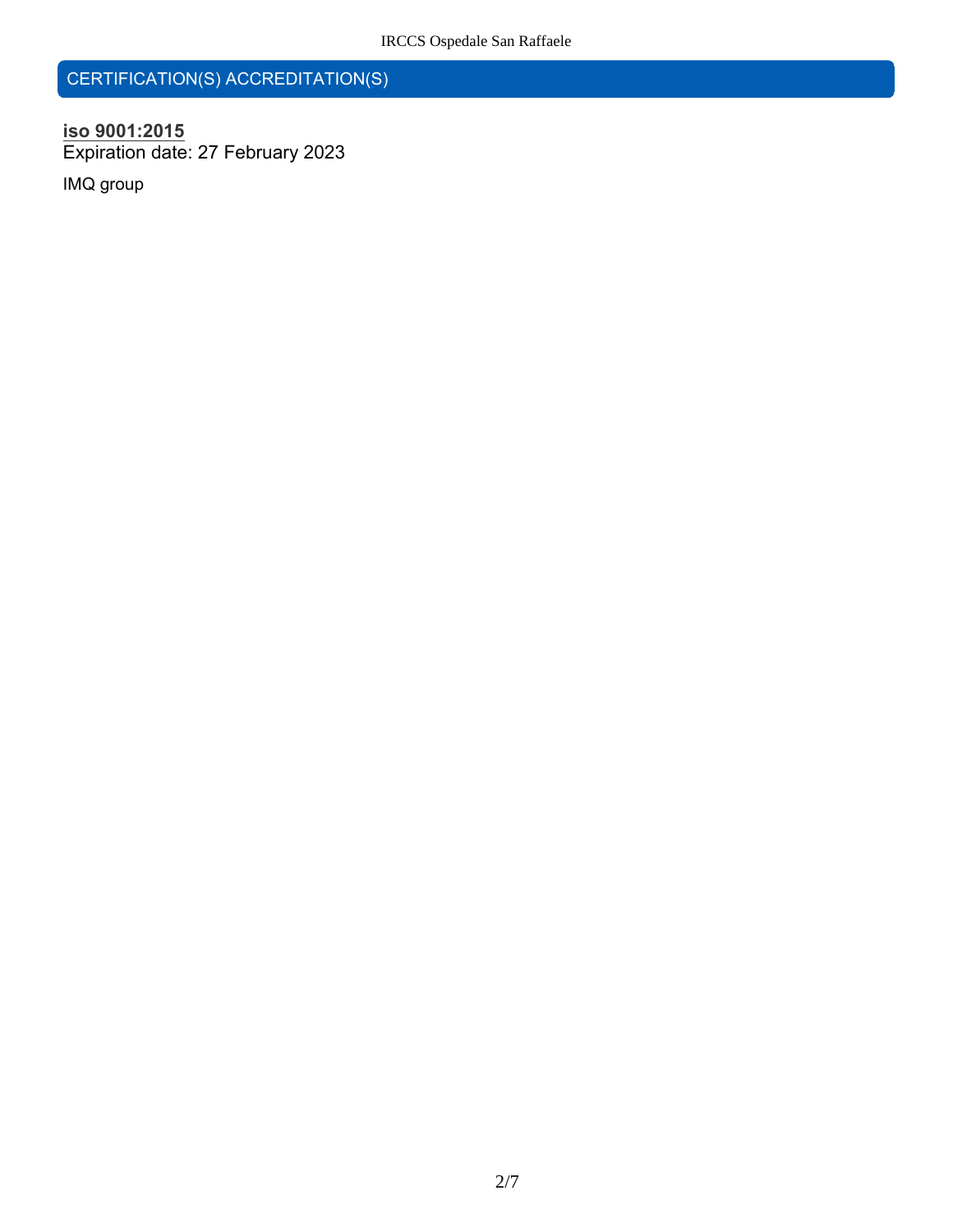#### IRCCS Ospedale San Raffaele

### **Available services**

 **Radiology Breast Surgery Reconstructive/Plastic Surgery Pathology Medical Oncology Radiotherapy Nuclear Medicine Rehabilitation Genetic Counselling Data Management Psycho-oncology Breast Nurses Social Workers Nutritional Counselling Survivorship Groups Sexual Health Counselling Supportive and Palliative Care Integrative Medicine Radiology Dedicated Radiologists 6 Mammograms per year 10000 Breast radiographers Screening program Verification for non-palpable breast lesions on specimen Axillary US/US-guided FNAB Clinical Research Available imaging equipment Mammography Ultrasound Magnetic Resonance Imaging (MRI) Tomosintesi Available work-up imaging equipment Computer Tomography Ultrasound Magnetic Resonance Imaging (MRI) PET/CT scan PET/RM Primary technique for localizing non-palpable lesions Hook-wire (or needle localization) Charcoal marking/tattooing ROLL: radio-guided occult lesion localization Available breast tissue sampling equipment Stereotactic Biopsy (Mammography guided) Core Biopsy (Tru-cut) Vacuum assisted biopsy Ultrasound-guided biopsy Fine-needle aspiration biopsy (FNAB, cytology) Core Biopsy Vacuum assisted biopsy MRI-guided biopsy Core Biopsy Vacuum assisted biopsy**

#### **Breast Surgery**

- **New operated cases per year (benign and malignant) 450 Dedicated Breast Surgeons 6 Surgeons with more than 50 surgeries per year 3 Breast Surgery beds 4 Breast Nurse specialists 1 Outpatient surgery Intra-operative evaluation of sentinel node Reconstruction performed by Breast Surgeons Clinical Research**
- 

#### **Primary technique for staging the axilla**

- **Axillary lymph node dissection**
- **Sentinel lymph node biopsy:**
- **Blue dye technique**
- **Radio-tracer technique**
- **Blue dye + Radio-tracer**
- **Axillary sampling**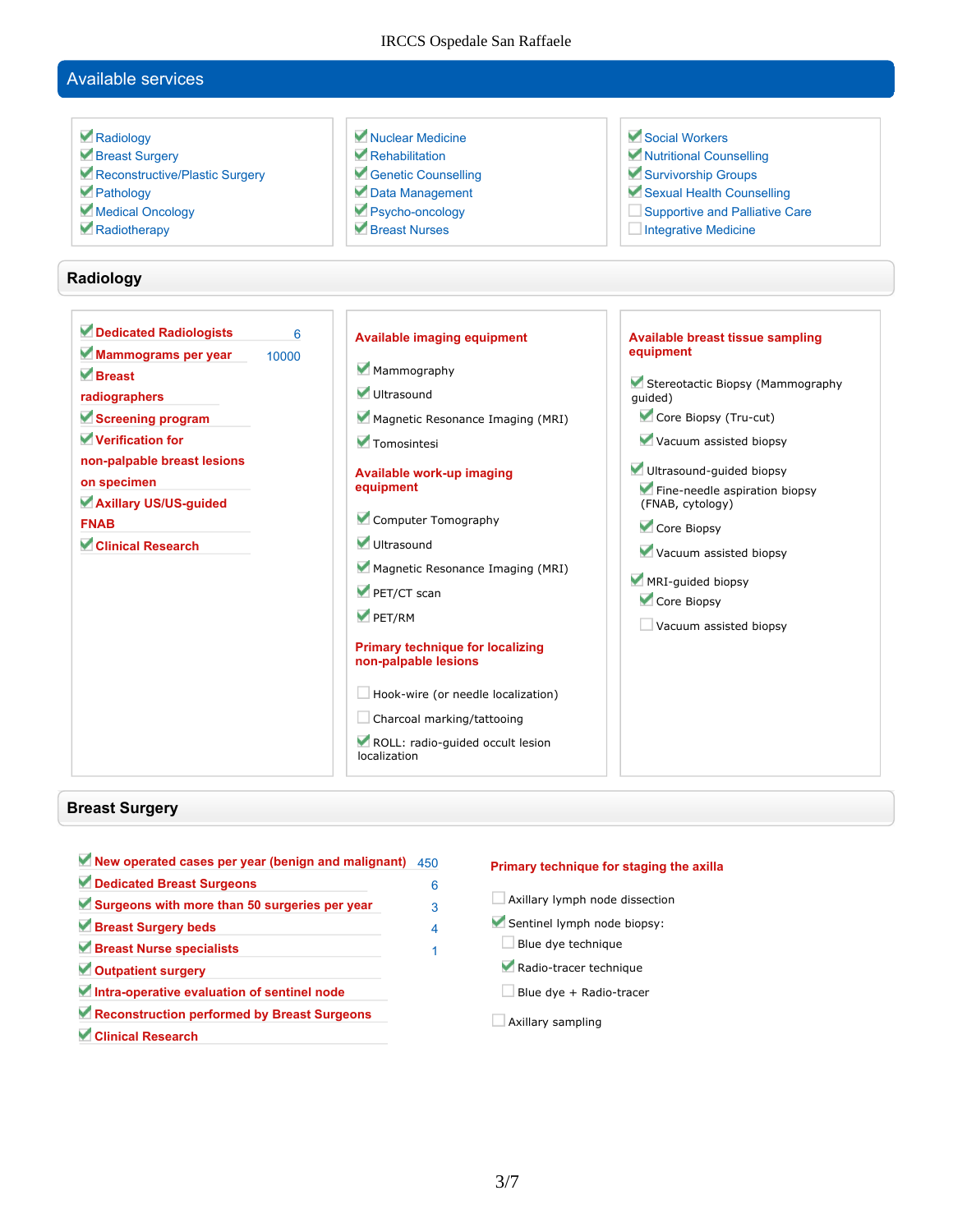| <b>Reconstructive/Plastic Surgery</b>                                 |   |                                                                                                                                                                                                                                                                                                                                                                                          |  |
|-----------------------------------------------------------------------|---|------------------------------------------------------------------------------------------------------------------------------------------------------------------------------------------------------------------------------------------------------------------------------------------------------------------------------------------------------------------------------------------|--|
| Reconstructive/Plastic surgeons<br>Immediate Reconstruction available | 2 | Type of breast reconstructive surgery available<br>Remodelling after breast-conserving surgery<br>Reconstruction after mastectomy:<br>Two-stage reconstruction (tissue expander followed by<br>implant)<br>One-stage reconstruction<br>Autogenous tissue flap<br>Latissimus dorsi flap<br>Transverse rectus abdominis (TRAM)<br>$\Box$ Free-flaps (free TRAM, DIEP, SIEA, gluteal, etc.) |  |
|                                                                       |   | Surgery on the contralateral breast for symmetry<br>Lipofilling, ADM                                                                                                                                                                                                                                                                                                                     |  |

## **Pathology**

| Dedicated Breast Pathologists      | Other special studies available                          |
|------------------------------------|----------------------------------------------------------|
| <b>Available studies</b>           | Fluorescence in-situ Hybridization for HER-2 gene (FISH) |
| Cytology                           | Oncotype Dx (21-gene assay)                              |
| Haematoxylin & eosin section (H&E) | MammaPrint (70-gene microarray)                          |
| Surgical specimen                  | Prediction Analysis of Microarray 50-gene set (PAM 50)   |
| Sentinel node<br>Core biopsy       | Parameters included in the final pathology report        |
| Frozen section (FS)                | Pathology stage (pT and pN)                              |
| Surgical specimen                  | Tumour size (invasive component in mm)                   |
| Sentinel node                      | Histologic type                                          |
| Immunohistochemistry stain (IHC)   | Tumor grade                                              |
| Estrogen receptors                 | ER/PR receptor status                                    |
| Progesterone receptors             | HER-2/neu receptor status                                |
| $M$ HER-2                          | Peritumoural/Lymphovascular invasion                     |
| $\blacktriangledown$ Ki-67         | Margin status                                            |

## **Medical Oncology**

| Dedicated Breast Medical Oncologists |  |
|--------------------------------------|--|
| Outpatient systemic therapy          |  |
| Clinical Research                    |  |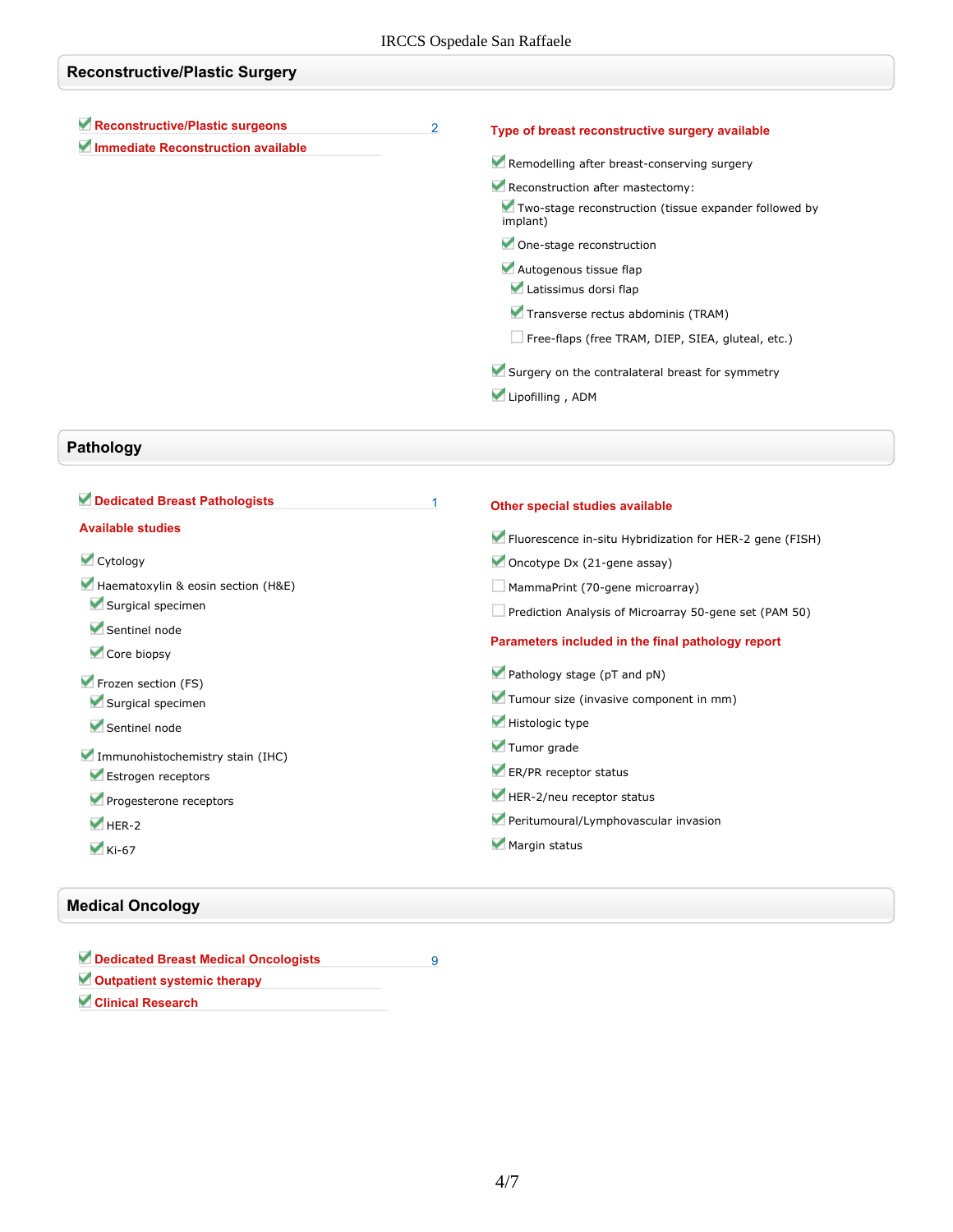## **Radiotherapy**

**Dedicated Radiation Oncologists**

**Clinical Research**

#### **Available techniques after breast-conserving surgery (including experimental)**

**Whole-Breast RT (WBRT)**

- **Partial breast irradiation (PBI): External beam PBI**
- **Interstitial brachytherapy**

**Targeted brachytherapy (MammoSite, SAVI applicator, other devices)**

**Intra-operative RT (IORT)**

### **Multidisciplinary Meeting (MDM) / Tumour Board (TB)**

| <b>Regular MDM/TB for case management discussion</b>                          | Specialties/services participating in MDM/TB |
|-------------------------------------------------------------------------------|----------------------------------------------|
| $\blacktriangledown$ Twice a week                                             | Radiology                                    |
| Weekly                                                                        | Breast Surgery                               |
| Every two weeks                                                               | Reconstructive/Plastic Surgery               |
| Other Schedule                                                                | Pathology                                    |
| <b>Cases discussed at MDM/TB</b><br>Preoperative cases<br>Postoperative cases | Medical Oncology                             |
|                                                                               | Radiotherapy                                 |
|                                                                               | Genetic Counselling                          |
|                                                                               | Breast Nurse Service                         |
|                                                                               | Psycho-oncology                              |

#### **Further Services and Facilities**

#### **Nuclear Medicine**

#### **Lymphoscintigraphy**

- **Bone scan**
- **Positron Emission Tomography (PET)**
- **PET/CT scan**
- **PET/ MRI**

#### **Rehabilitation**

- **Prosthesis service**
- **Physiotherapy**
- **Lymph-oedema treatment**

#### **Genetic Counselling**

**Specialist Providing Genetic Counselling/Risk assessment service:**

- **Dedicated Clinical Geneticist**
- **Medical Oncologist**
- **Breast Surgeon**
- **General Surgeon**
- **Gynaecologist**
- **Genetic Testing available**
- **Surveillance program for high-risk women**

#### **Data Management**

- **Database used for clinical information**
- **Data manager available**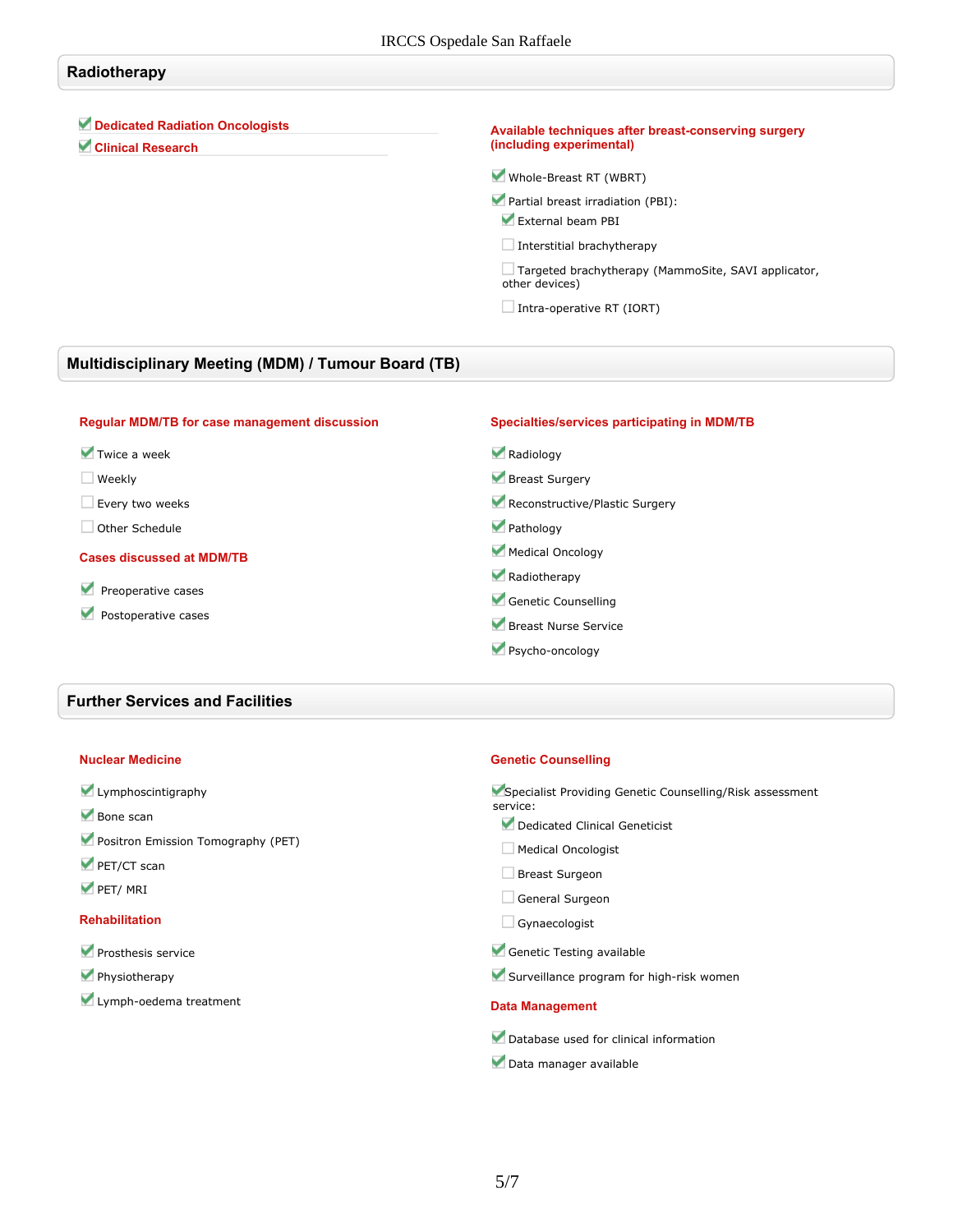## IRCCS Ospedale San Raffaele

| <b>Contact details</b>        |                                  |                               |               |
|-------------------------------|----------------------------------|-------------------------------|---------------|
| <b>Clinical Director</b>      |                                  |                               |               |
| Oreste Davide Gentilini, MD   | <b>Breast Surgeon</b>            | gentilini.oreste@hsr.it       | +390226433939 |
| Radiology                     |                                  |                               |               |
| Mariagrazia Rodighiero        | <b>Staff Radiologist</b>         | rodighiero.mariagrazia@hsr.it |               |
| Simona Tacchini               | <b>Staff Radiologist</b>         | tacchini.simona@hsr.it        |               |
| Claudio Losio, MD             | <b>Staff Radiologist</b>         | losio.claudio@hsr.it          |               |
| Pietro Panizza, MD            | Head of Breast Radiology Dpt.    | panizza.Pietro@hsr.it         | +390226436310 |
| <b>Breast Surgery</b>         |                                  |                               |               |
| Oreste Davide Gentilini, MD   | Head of Breast Surgery Dpt.      | gentilini.oreste@hsr.it       | +390226433939 |
| Veronica Zuber, MD            | <b>Staff Surgeon</b>             | zuber.veronica@hsr.it         |               |
| Rosa Di Micco, MD             | <b>Staff Surgeon</b>             | dimicco.rosa@hsr.it           |               |
| Sara Baleri, MD               | staff surgeon                    |                               |               |
| giovanni cisternino           | staff surgeon                    |                               |               |
| Mario Rampa                   | staff surgeon                    |                               |               |
| <b>Reconstructive Surgery</b> |                                  |                               |               |
| Raffaele Ceccarino, MD        | Staff Surgeon                    |                               |               |
| Antonio Stefano Rottino, MD   | staff surgeon                    |                               |               |
| Pathology                     |                                  |                               |               |
| <b>Isabella Sassi, MD</b>     | <b>Staff Pathologist</b>         | isabella.sassi@hsr.it         | +390226432288 |
| <b>Medical Oncology</b>       |                                  |                               |               |
| Daniela Aldrighetti, MD       | Staff Oncologist                 | aldrighetti.daniela@hsr.it    |               |
| Patrizia Zucchinelli, MD      | Staff Oncologist                 | zucchinelli.patrizia@hsr.it   |               |
| Giampaolo Bianchini, MD       | Head of medical oncologist group |                               |               |
| Stefania Zambelli, MD         | Staff Oncologist                 | zambelli.stefania@hsr.it      |               |
| Radiotherapy                  |                                  |                               |               |
| Marcella Pasetti, MD          | <b>Staff Radiotherapist</b>      | pasetti.marcella@hsr.it       |               |
| Nadia Di Muzio, MD            | Chief of Radiotherapy Unit       |                               |               |